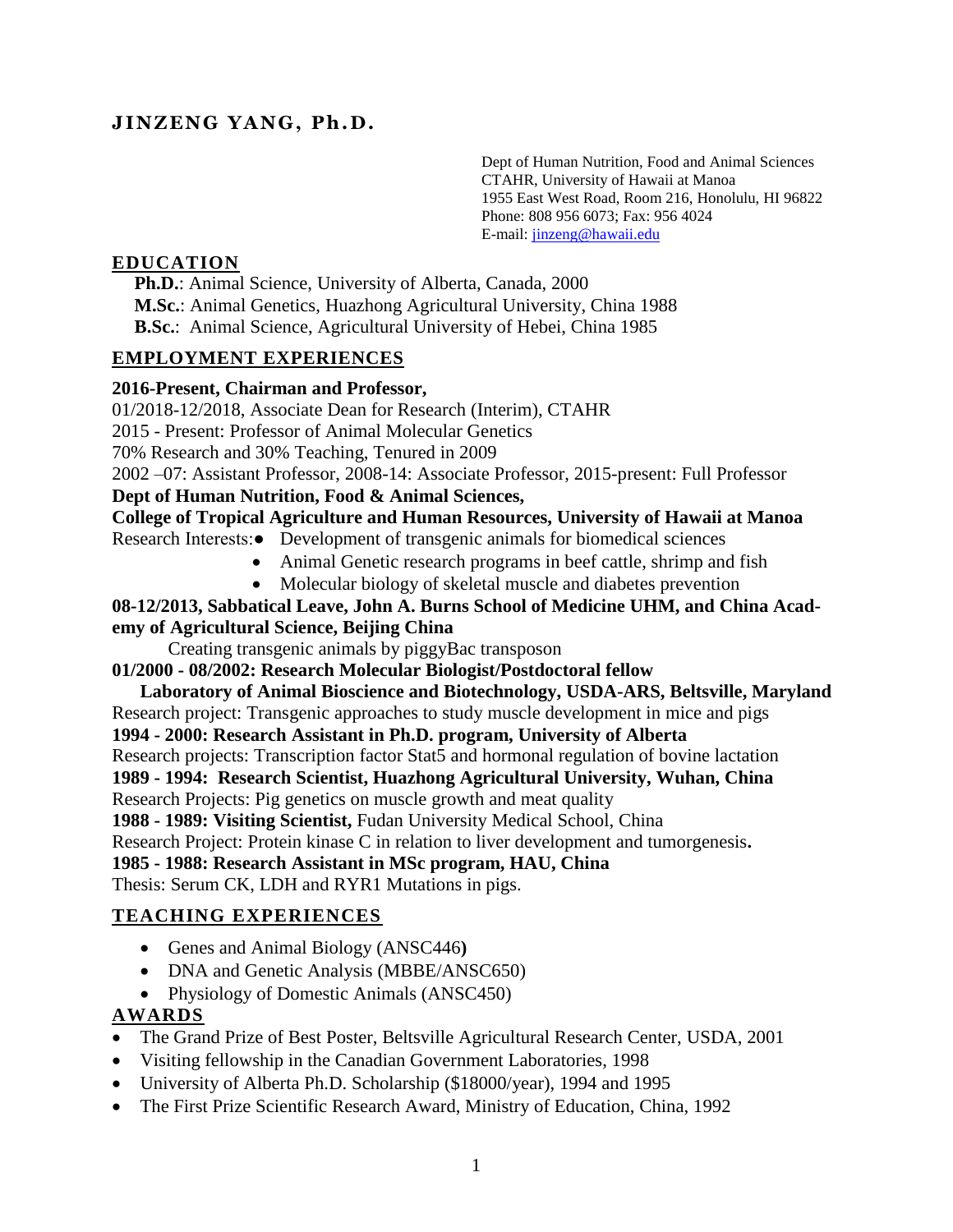## **SCIENTIFIC AFFILIATIONS**

Member, The Endocrine Society; 2007-present; World Aquaculture Society, 2020.

#### **PROFESSIONAL ACTIVITIES**

- 1. **Editorial Board:** Scientific Reports, 2014-Present.
- 2. **Editorial Board:** Journal of Agricultural Biotechnology, 2011-Present.
- 3. **Editorial Board**: Animal An International Journal of Animal Bioscience (2005-2011)
- 4. **Ad Hoc Reviewer**, Genetics, Am J Physiol, J. Appl Physiol, Endocrinology, J Anim Sci, Int J Biol Sci. PlosOne, Dev Biol. Genetics, Genomics
- 5. **Ad Hoc Reviewer**, USDA, NSF, China NSF, Canada NSERC

#### **PUBLICATIONS**

- 1.Li B, **Yang J**, He J, Peng X, Zeng Q, Song Y, Xu K, Ma H. 2021. Characterization of the whole transcriptome of spleens from Chinese indigenous breed Ningxiang pig reveals diverse coding and non-coding RNAs for immunity regulation. Genomics. 113(4):2468- 2482. doi: 10.1016/j.ygeno.2021.05.025.
- 2.Li B, Yang J, He J, Gong Y, Xiao Y, Zeng Q, Xu K, Duan Y, He J, Ma H. 2021. Spatiotemporal regulation and functional analysis of circular RNAs in skeletal muscle and subcutaneous fat during pig growth. Biology (Basel). 10:841. doi: 10.3390/biology10090841.
- 3.Gu H, Zhou Y, **Yang J**, Li J, Peng Y, Zhang X, Miao Y, Jiang W, Bu G, Hou L, Li T, Zhang L, Xia  $\overline{X}$ , Ma Z, Xiong Y, Zuo B. 2021. Targeted overexpression of PPAR $\gamma$  in skeletal muscle by random insertion and CRISPR/Cas9 transgenic pig cloning enhances oxidative fiber formation and intramuscular fat deposition. FASEB J. 35(2):e21308. doi: 10.1096/fj.202001812RR.
- 4. Li B, **Yang J**, Gong Y, Xiao Y, Zeng Q, Xu K, Duan Y, He J, He J, Ma H. 2021. Integrated Analysis of Liver Transcriptome, miRNA, and Proteome of Chinese Indigenous Breed Ningxiang Pig in Three Developmental Stages Uncovers Significant miRNAmRNA-Protein Networks in Lipid Metabolism. Front Genet. 12:709521. doi: 10.3389/fgene.2021.709521.
- 5.Yang H, Yang YL, Li GQ, Yu Q, **Yang J**, 2021 Identifications of immune-responsive genes for adaptative traits by comparative transcriptome analysis of spleen tissue from Kazakh and Suffolk sheep. Sci Rep 11:3157. https://doi.org/10.1038/s41598-021-82878 x
- 6.Xu Y, Xu H, Wall MW, **Yang J**. 2020. Roles of transcription factor SQUAMOSA promoter binding protein-like gene family in papaya (*Carica papaya*) development and ripening, *Genomics* https://doi.org/10.1016/j.ygeno.2020.03.009.
- 7.Zeng F, Zhao C, Wu X, Dong R, Li G, Zhu Q, Zheng E, Liu D, **Yang J**, Moisyadi S, Urschitz J, Li Z, Wu Z. 2020. Bacteria-induced expression of the pig-derived protegrin-1 transgene specifically in the respiratory tract of mice enhances resistance to airway bacterial infection. Scientific Reports. 2020 Sep 29;10(1):16020. doi: 10.1038/s41598-020- 73084-2.
- 8.Li B, Cui W, **Yang J**. 2020. Enhanced skeletal muscle growth in myostatin-deficient transgenic pigs had improved glucose uptake in stretozotocin -induced diabetes. *Transgenic Research*. https://doi.org/10.1007/s11248-020-00194-y
- 9.Jin CL, Ye JL, **Yang J**, Gao CQ, Yan HC, Li HC, Wang XQ. 2019. mTORC1 Mediates Lysine-Induced Satellite Cell Activation to Promote Skeletal Muscle Growth. *Cells* 8, 1549.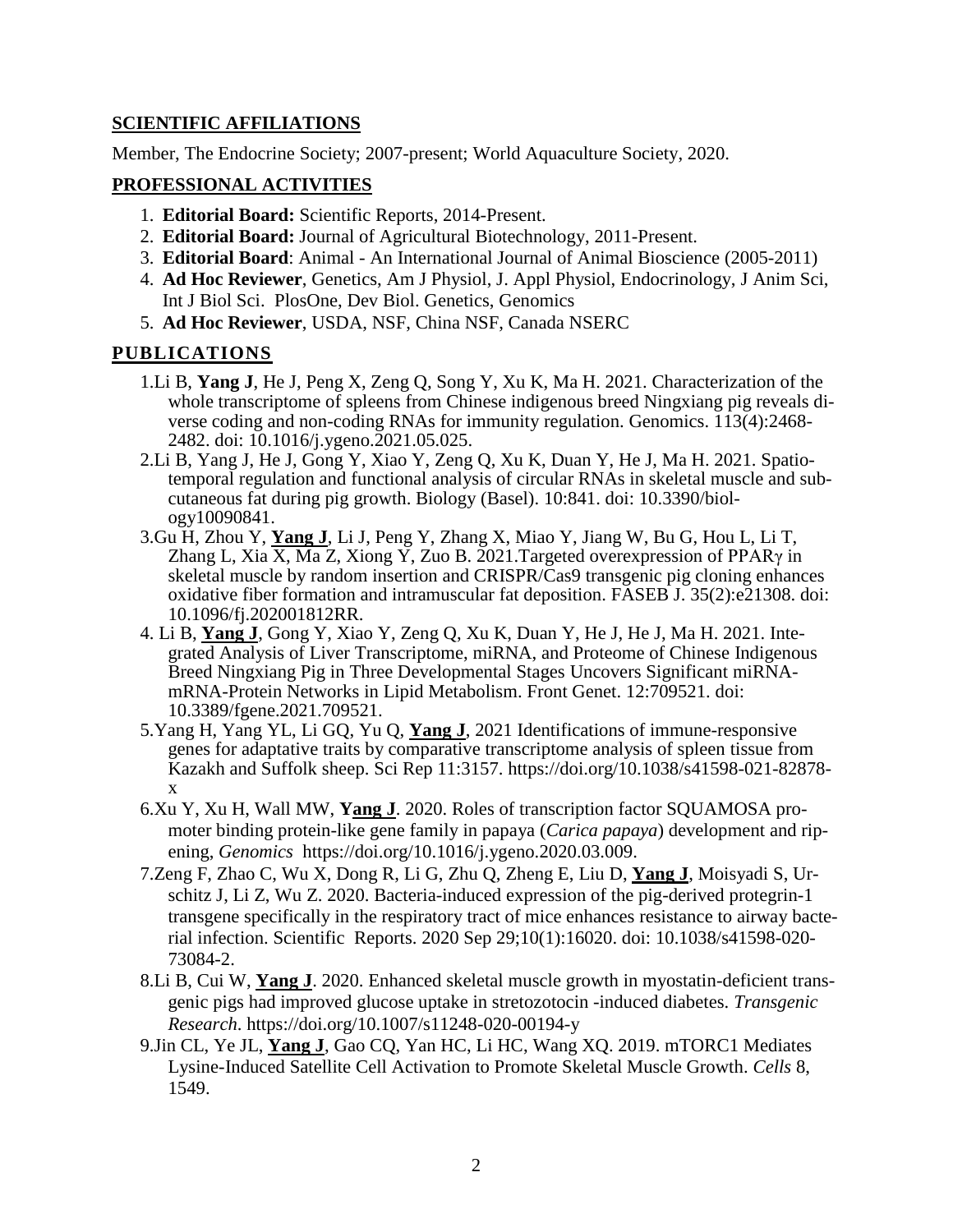- 10.Choi DH, **Yang J**, Kim YS. 2019. Rapamycin suppresses postnatal muscle hypertrophy induced by myostatin-inhibition accompanied by transcriptional suppression of the Akt/mTOR pathway. *Biochem Biophys Rep*. 17:182–190.
- 11.Xu X, Mishra B, Qin N, Sun X, Zhang S, **Yang J**. Xu R. 2019. Differential Transcriptome Analysis of Early Postnatal Developing Longissimus Dorsi Muscle from Two Pig Breeds Characterized in Divergent Myofiber Traits and Fatness. *Animal Biotechnology* 30, 63- 74,
- 12.Jin CL, Zhang ZM, Ye JL, Gao CQ, Yan HC, Li HC, **Yang J**, Wang XQ. 2019. Lysineinduced swine satellite cell migration is mediated by the FAK pathway. *Food & Function.* 10(2):583-591.
- 13.Zhang P, Xu H, Li R, Wu W, Chao Z, Li C, Xia W, Wang L, **Yang J**, Xu Y. 2018. Assessment of myoblast circular RNA dynamics and its correlation with miRNA during myogenic differentiation*. Int J Biochem Cell Biol*. 99:211-218.
- 14.Yang H, Xia J, Zhang JE, **Yang J,** Zhao H, Wang Q, Sun J, Xue H, Wu Y, Chen J, Huang J, Liu L. 2018. Characterization of the Complete Mitochondrial Genome Sequences of Three Croakers (*Perciformes, Sciaenidae*) and Novel Insights into the Phylogenetics*. Int J Mol Sci*. 19(6):1741.
- 15.Yang H, Zhang J-E, Xia J, **Yang J**, Guo J, Deng Z, Luo M. 2018. Comparative Characterization of the Complete Mitochondrial Genomes of the Three Apple Snails (*Gastropoda: Ampullariidae*) and the Phylogenetic Analyses. International *Journal of Molecular Sciences.* 2018; 19(11):3646.
- 16.Zhang X. Li Z, Yang H, Liu D, Cai G, Zheng E, Meng F, He X, Li G, Zhong G, Zhang M, Wang D, Sun Y, Shi S, Zhou R, Huang M, Zhang R, Li N, Fan MZ, **Yang J**, Wu Z. 2018. Generation of a novel growth-enhanced and reduced environmental impact transgenic pig. *eLife* **7**:e34286.
- 17.Li B, Xie S, Cai C, Qian L, Jiang S, Ma D, Xiao G, Gao T, **Yang J**, Cui W. 2017. MicroRNA-95 promotes myogenic differentiation by down-regulation of aminoacyl-tRNA synthase complex-interacting multifunctional protein 2. *Oncotarget.* 8(67):111356- 111368.
- 18.Zhang L, Zhou Y, Wu WJ, Hou LM, Chen HX, Zuo B, Xiong YZ, **Yang J**. 2017. Skeletal muscle-specific overexpression of PGC-1 $\alpha$  induces fiber-type conversion through enhanced mitochondrial respiration and fatty acid oxidation in mice and pigs. *International Journal of Biological Science* 13(9):1152-1162
- 19.Qian L, Tang M, **Yang J**, et al. Targeted mutations in myostatin by zinc-finger nucleases result in double-muscled phenotype in Meishan pigs. *Scientific Reports*. 2015; 5:14435. doi:10.1038/srep14435.
- 20.Miao Y, **Yang J**, Xu Z, Jing L, Zhao S, Li X. 2015. RNA Sequencing Identifies Upregulated Kyphoscoliosis Peptidase and Phosphatidic Acid Signaling Pathways in Muscle Hypertrophy Generated by Transgenic Expression of Myostatin Propeptide. *International Journal of Molecular Sciences*. 16(4):7976-7994.
- 21.Javed R, Jing L, **Yang J**, Li X, Cao J, Zhao S. 2014. miRNA Transcriptome of Hypertrophic Skeletal Muscle with Overexpressed Myostatin Propeptide. *Biomed Res Int.* 328935. Epub 2014 Jul 24.
- 22.Zhou Y, **Yang J**, Huang J, Li T, Xu D, Zuo B, Hou L, Wu W, Zhang L, Xia X, Ma Z, Ren Z, Xiong Y. 2014. The formation of brown adipose tissue induced by transgenic over-expression of PPARγ2. *Biochem Biophys Res Commun*. 446:959-964.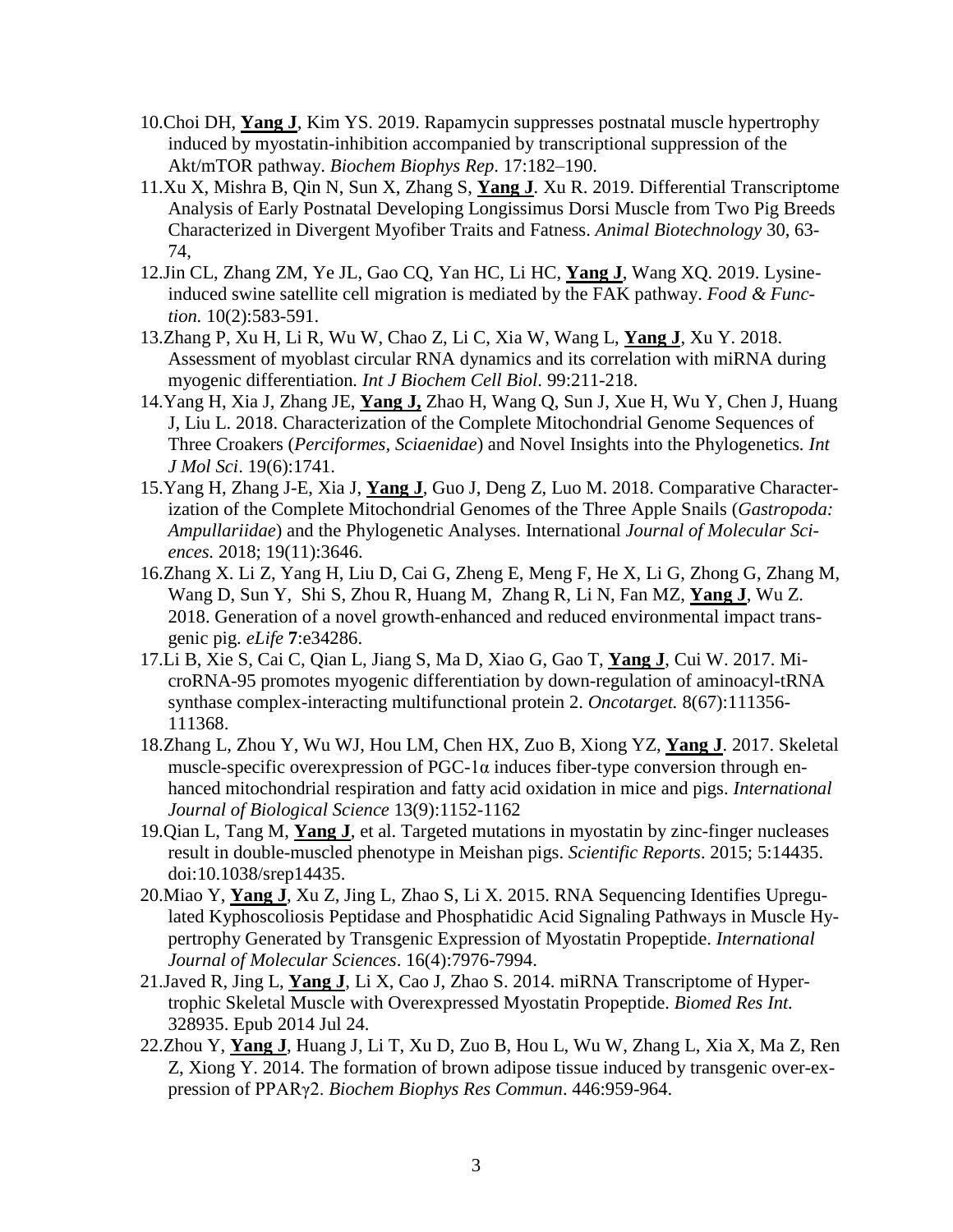- *23.***Yang J,** 2014. Enhanced skeletal muscle for effective glucose homeostasis. *Progress in Molecular Biology and Translational Science* 121:133-63.
- 24.Hou L, Ma F, **Yang J**, Riaz H, Wang Y, Wu W, Xia X, Ma Z, Zhou Y, Zhang L, Ying W, Xu D, Zuo B, Ren Z, Xiong Y. 2014. Effects of histone deacetylase inhibitor oxamflatin on in vitro porcine somatic cell nuclear transfer embryos. *Cell Reprogram.* 16:253-265.
- 25.Wang K, Li Z, Li Y, Zeng J, He C, **Yang J**, Liu D, Wu Z. 2013. Muscle-specific transgenic expression of porcine myostatin propeptide enhances muscle growth in mice. *Transgenic Res*. 22:1011-9.
- 26.**Yang J,** 2013. Roles of myostatin propeptide in promoting skeletal muscle growth and metabolism (Book Chapter. In "Skeletal Muscle: Physiology, Classification and Disease" edited by M. Willems, Nova Sci. Publisher. Page 207-218.
- 27.Wu L, **Yang J**. 2012. Identifications of captive and wild tilapia species existing in Hawaii by mitochondrial DNA control region sequence. *PLoS One.* 7(12):e51731.
- 28.Li Z, Zeng F, Mitchell AD, Kim YS, Wu Z, **Yang J\***. 2011. Transgenic overexpression of bone morphogenetic protein 11 propeptide in skeleton enhances bone formation. *Biochem Biophys Res Commun*. 416: 289-92.
- 29.Pan G and **Yang J**. 2010. Analysis of Microsatellite DNA Markers Reveals no Genetic Differentiation between Wild and Hatchery Populations of Pacific Threadfin in Hawaii. *International Journal of Biological Science* 6:827-833
- 30.Li Z, Kawasumi M, Zhao B, Moisyadi S, **Yang J**. 2010. Transgenic Over-expression of Growth Differentiation Factor 11 Propeptide in Skeleton Results in Transformation of the Seventh Cervical Vertebra into a Thoracic Vertebra *Molecular Reproduction and Development* 77: 990-997.
- 31.Kim KH, Kim YS, **Yang J.** 2010. The muscle-hypertrophic effects of clenbuterol is additive to the hypertrophic effect of myostatin suppression. *Muscle & Nerve* 43:700-707
- 32.Yang Y, **Yang J**, Liu R, Li H, Luo X, Yang G. 2010. Accumulation of beta-catenin by lithium chloride in porcine myoblast cultures accelerates cell differentiation. *Molecular Biology Reports* 38:2043-2049
- 33.Watanabe S, Zhao B, Ako H, **Yang J\***. 2010. Identifications of expressed sequence tags from Pacific threadfin skeletal muscle cDNA library. *Aquaculture Research* 41: 572-578.
- 34.Wang H, Iwai TJ, Zhao B, Lee CS, **Yang J\*.** 2010. Identification of microsatellite DNA markers for Pacific threadfin parentage assignment. *J. World Aquaculture Society,* 41: 640-647.
- 35.Pan G and Yang J. 2010. Analysis of Microsatellite DNA Markers Reveals no Genetic Differentiation between Wild and Hatchery Populations of Pacific Threadfin in Hawaii. *International Journal of Biological Science* 6:827-833
- 36.Zhao B, Li EJ, Wall RJ, **Yang J\*.** 2009. Coordinated patterns of gene expression for adult muscle build-up in transgenic mice expressing myostatin propeptide. *BMC Genomics*. 10:305-315.
- 37.Li Z, Zhao B, Kim YS, Hu, CY, **Yang J**. 2009. Administration of a mutated myostatin propeptide to neonatal mice significantly enhances skeletal muscle growth. *Molecular Reproduction and Development* 77:76-82.
- *38.*Laoong-u-thai Y, Zhao B, Phongdara A, Ako H, **Yang J**. 2009. Identifications of SUMO-1 cDNA and its expression patterns in Pacific white shrimp Litopeanaeus vannamei. *Int J Biol Sci. 5:205-14.*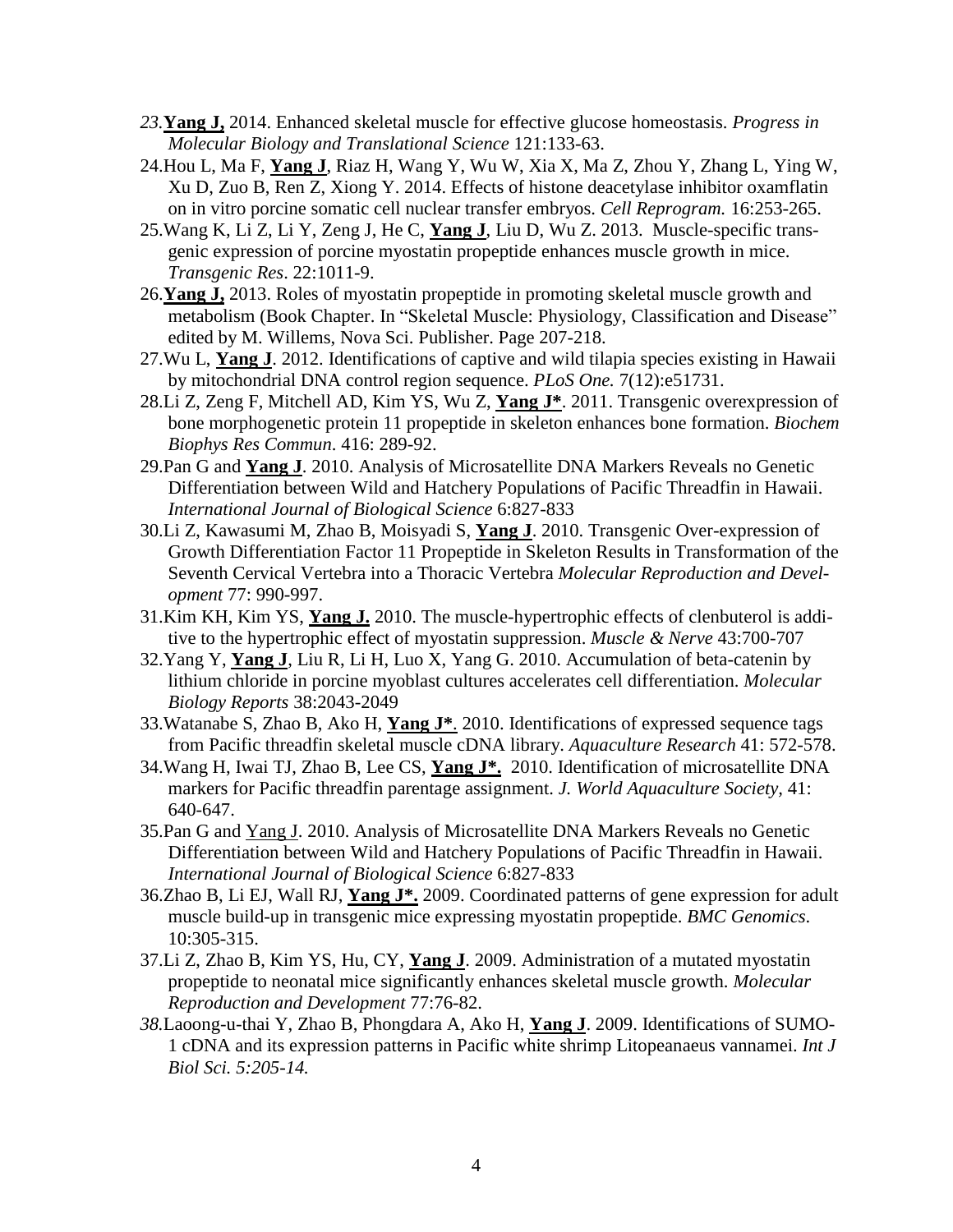- 39.Li Z, B. Cao, Zhao B, Yang X, Fan MZ, **Yang J**. 2009. Decreased expression of calpain and calpastatin mRNA during development are highly correlated with muscle protein accumulation in neonatal pigs. *Comp. Biochem. Physiol. A: Mol. Integrat. Physiol.* 152:498-503.
- **40.Yang J,** Wang H, Iwai TJ, Zhao B, Lee CS, 2008. Development of DNA-based Testing for Pacific threadfin parentage assignment. CTSA Regional Notes 19: 4-5.
- 41.Cesar, JR, Zhao B, **Yang J.** 2008. Analysis of expressed sequence tags from abdominal muscle cDNA library of the pacific white shrimp *Litopenaeus vannamei*. *Animal*. 2: 1377-83.
- **42.**Suzuki,ST, Zhao B, **Yang J**. 2008. Enhanced muscle by myostatin propeptide increases adipose tissue adiponectin, PPAR-α and PPAR- γ expressions. *Biochem. Biophys. Res. Commun.* 369: 767-73.
- 43.**Yang J**, Ferreira R, DuPonte MW, Fukumoto GK, Zhao B. 2008. Growth performances of F1 Angus Plus calves grazing on pasture in Hawaii's tropical climate. *Tropical Animal Health and Production.* 40: 1438-1444.
- **44.**Wu Z, Li Z, **Yang J**. 2008. Transient transgene transmission to piglets by intrauterine insemination of spermatozoa incubated with DNA fragments. *Molecular Reproduction and Development* 75: 26-32*.*
- 45.Bobbili NK, Kim YS, Dunn MA, **Yang J**, Ong A. 2008. Effects of maternal immunisation against myostatin on post-natal growth and skeletal muscle mass of offspring in mice. *Food and Agricultural Immunology.* 19: 93-106.
- 46.Cesar J and **Yang J**. 2007. Expression patterns of ubiquitin, heat shock protein 70, alphaactin and β-actin over the molt cycle in the abdominal muscle of marine shrimp *Litopenaeus vannamei*. *Molecular Reproduction and Development* 74: 554-559.
- 47.Li EJ, Zhao B, **Yang J.** 2007. Enhanced myogenesis in adult muscle by transgenic expression of myostatin propeptide. Ethnicity and Disease 17: S563-564.
- 48.**Yang J**, Zhao B. 2006. Postnatal expression of myostatin propeptide cDNA maintained high muscle growth and normal adipose tissue mass in transgenic mice fed a high-fat diet. *Molecular Reproduction and Development* 73:462-469.
- 49.Cesar J, Zhao B, Malecha S, Ako H, **Yang J**. 2006. Morphological and biochemical changes in the muscle of the marine shrimp *litopenaeus vannamei* during the molt cycle. *Aquaculture* 261:688 -694.
- 50.Borthakur G, Zhao B, **Yang J.** 2006. Effects of enhanced muscle growth on fatty acid uptake in the skeletal muscle. *Ethnicity and Disease 16: S53-54.*
- 51.Zhao B, Wall RJ, **Yang J**. 2005. Transgenic expression of myostatin propeptide prevents diet-induced obesity and insulin resistance. *Biochemical and Biophysical Research Communications.* 337:248-255.
- 52.**Yang J**, Zhao B, Baracos VE, Kennelly JJ. 2005. Effects of bovine somatotropin on betacasein mRNA levels in mammary tissue of lactating cows. *Journal of Dairy Science*. 88: 2806-2812.
- 53.**Yang J,** Ratovitski T, Brady JP, Solomon MB, Wells KD, Wall RJ. 2001. Expression of Myostatin Pro Domain Results in Muscular Transgenic Mice. *Molecular Reproduction and Development* 60: 351-361.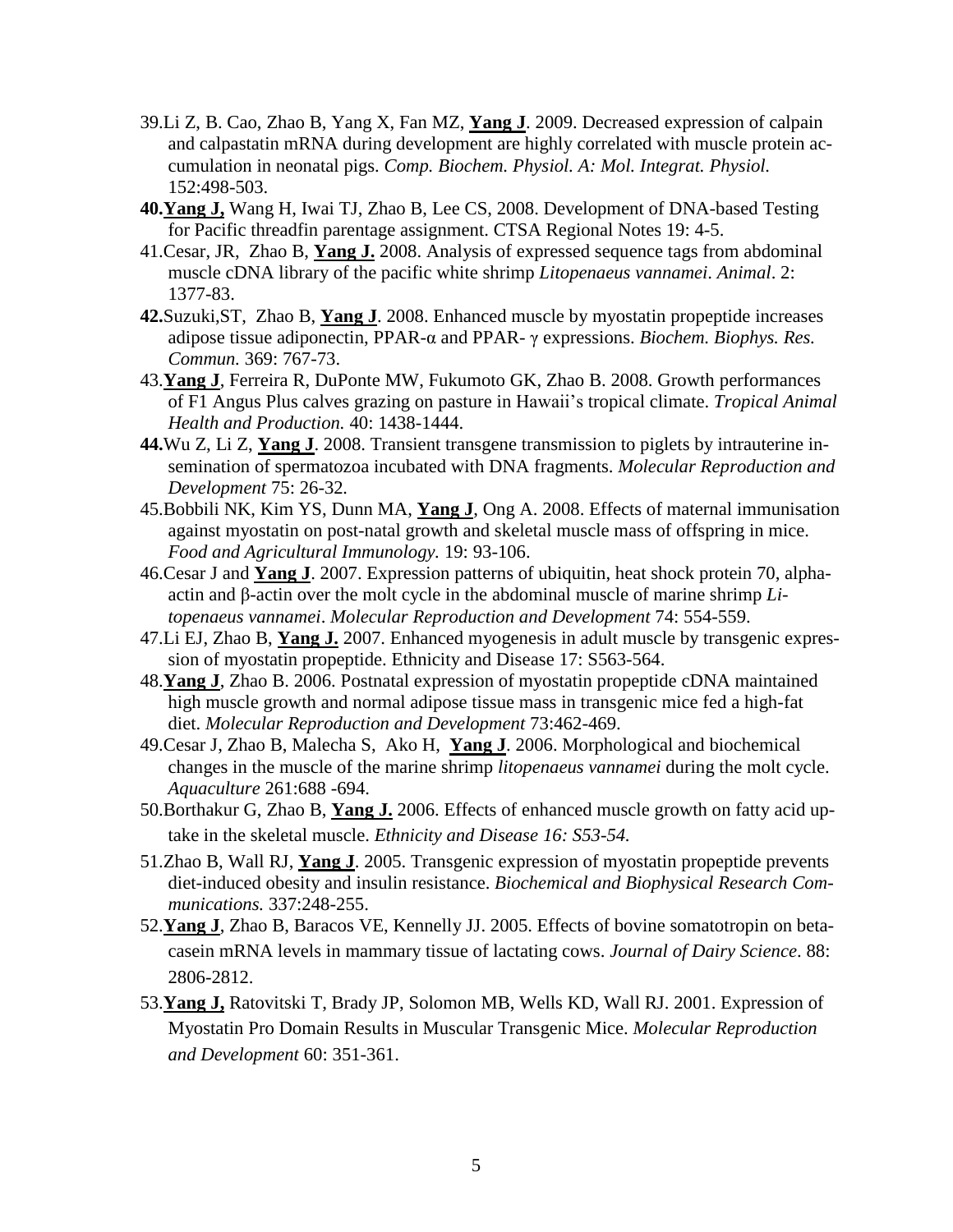- 54.**Yang J**, Kennelly JJ and Baracos VE. 2000. Transcription factor Stat5 responses to prolactin, growth hormone and IGF-I in rat and bovine mammary gland explant, *Journal of Animal Science* 78: 3114-25.
- 55.**Yang J**, Kennelly JJ and Baracos VE. 2000. Physiological levels of Stat5 protein and activity in bovine mammary gland. *Journal of Animal Science* 78: 3126-34.
- 56.**Yang** J, Zhao B, Deng C, Xiong Y. 1993. Pig muscle enzyme activity of glycolysis in relation to halothane genotype and meat quality. *Journal of Huazhong Agricultural University* 12: 478-481.
- 57.Zhao B, **Yang J**. 1993. Pig muscle enzyme activity of glycolysis in relation to PSE meat. *Journal of Huazhong Agricultural University* 12: 482-485.
- 58.**Yang J**, Xiong Y, Wang H. 1990. Studies on serum enzymes and halothane sensitivity in relation to porcine muscle quality. *Scientia Agricultura Sinica* 23: 67-71.
- 59.Xiong Y, Deng C, **Yang J**, Fan C, Chen S. 1990. Studies on swine halothane test and carcass and meat quality. *Journal of Huazhong Agricultural University* 9: 264-270.

## **RESEARCH GRANTS (J YANG AS PI)**

- 1. Target Disruption of fish PGC for enhanced growth, USDA-CTSA, 2021-Present, \$36K
- 2. Nutrient Bioavailability-Phytonutrients and Beyond, USDA-Hatch, 2019-present, \$60K
- 3. Post-harvest food technology and nutrition/ Bioactive Compound. USDA, 2018-20. \$50K
- 4. Genetic improvement of broodstock shrimp breeding. USDA-Hatch. 2015-2018. \$50,000
- 5. Hosting Thailand Cochran Fellows on Resilient Agriculture, USDA-FAS. 2017-2018. \$60,000.
- 6. Grass-fed beef production and evaluation in Hawaii, Ulupono Initiative. 2014-2018, \$160,000
- 7. Role of bone morphogenic protein 11 in musculoskeletal formation and development Hawaii Community Foundation, 2013-2015, \$49,000.
- 8. DNA-based shrimp genetic program, Oceanic Institute, 2013-2015, \$45,000.
- 9. Genetic Improvement of Muscle Growth for Grass-fed Beef Production. CTAHR Supplemental Fund, 2013-2015, \$49,000
- 10. Development of DNA-based testing for shrimp broodstock breeding program. CTAHR USDA-HATCH, 2012-2013.
- 11. Down-regulation of bone morphogenic protein-11 by its propeptide during embryonic development. NIH-NCRR, 2010-2011, \$72,203
- 12. DNA-based selection of high-growth tilapia for local aquaculture USDA-NIFA-CTSA, 2011-2013. \$100,000
- 13. Development of DNA markers for pacific threadfin aquaculture. USDA-NIFA-CTSA, 2006-2010. \$200,000
- 14. Role of myostatin (GDF-8) prodomain in promoting animal growth. USDA-CSREES, 2003-2009, \$202,300
- 15. Growth hormone receptor DNA polymorphisms and their associations with cattle growth USDA-CSREES, 2005-2009, \$210,588,
- 16. Identification of shrimp muscle regulatory genes. USDA-CSREES. 2004-2009. \$240,468
- 17. Muscle-fat Interactions and Obesity Prevention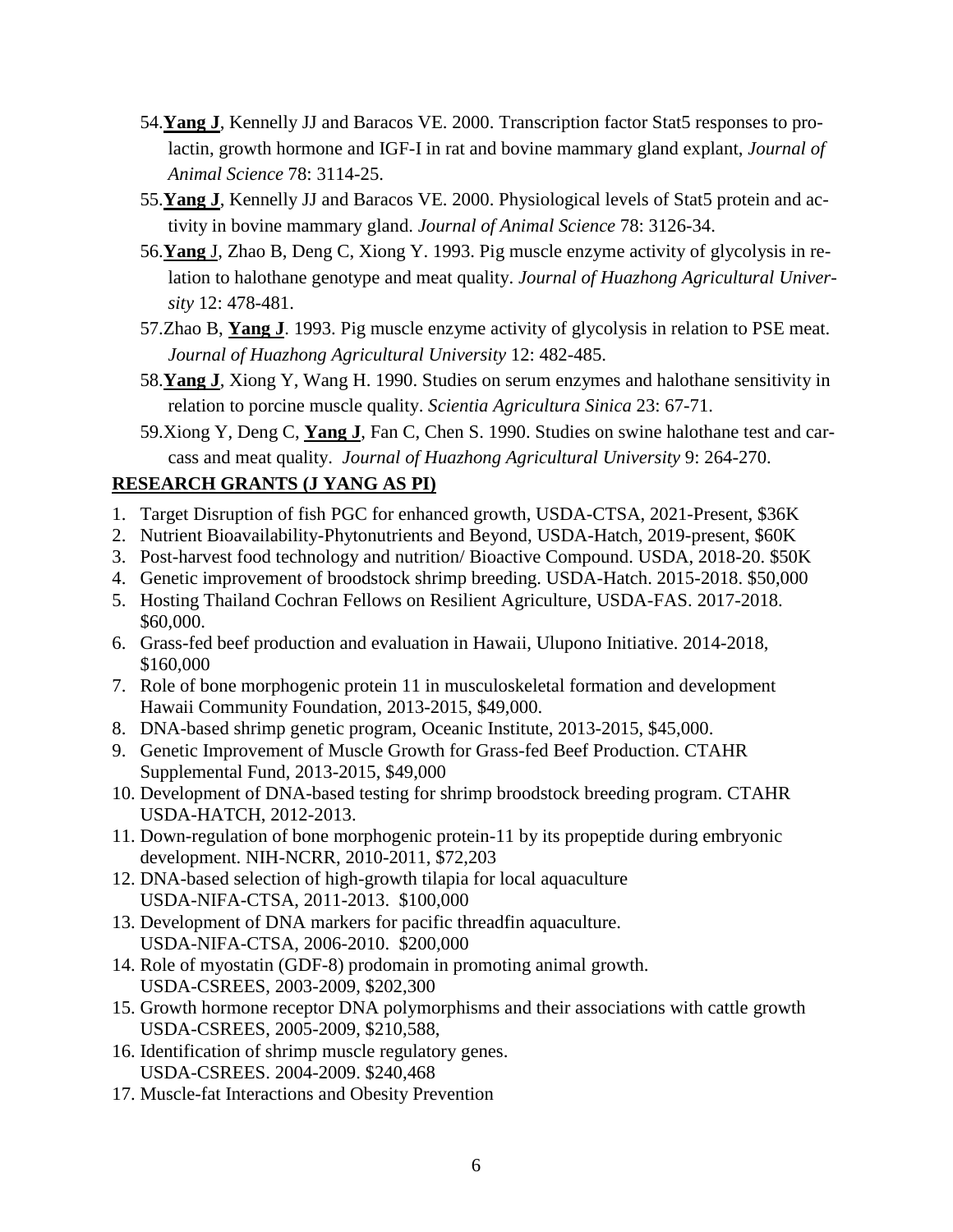Hawaii Community Foundation, 2004-2008, \$98,000

18. Selection of beef cattle through DNA and Ultrasound Technology Hawaii Farm Bureau Federation, 2007-2008, \$70,000.

## **GRADUATE STUDENTS, POSTDOCTORAL FELLOWS AND VISITING SCHOLARS IN DR. YANG'S LAB**

- 1. Justin Legaspi, Gradaute student in Ph.D. Nutrition Sciences, 2020-present
- 2. Dionne Sesepasara, Graduate Student in ANSC program, 2020-present
- 3. Yongjie Xu, Research Associate Visiting Scholar, 2016-2017; 2018-2020
- 4. Fang Zeng, Visiting Scholar from South China Agricultural University, 2019-2020
- 5. Danita Dahl, Graduate Student in ANSC program, 2016-2018.
- 6. Micheal Wong, Gradaute Student in Ph.D. Nutrition, 2017-2018, Transfered
- 7. Donna Kuehu, Graduate student in ANSC program, 2014-2017
- 8. Xiaoxing Xu, Graduate student in ANSC program, 2015-2016
- 9. Lehua Wall, Graduate student in ANSC program, 2015-2016 (not registered)
- 10. Awat Yousif, Graduate student in MBBE Ph.D. program, 2007 to 2013
- 11. Ahmed Hussein, Graduate student in MBBE Ph.D. Program, 2008 to 2013
- 12. Dustin Moss, Graduat Student in MBEE Ph.D. Program, 2005-2013
- 13. Zicong Li, Graduate student in MBBE Ph.D. Program, 2006-2010
- 14. Jose Renato Cesar, Graduate Student in MBBE Ph.D. Program, 2003-2006
- 15. Mohhana G. Valmik, Graduate student in MBBE Ph.D. Program, 2003-2005, transferred.
- 16. Yanisa Laoong-u-thai, Visiting Ph.650D. Student from Thailand, 2008-2010
- 17. Waraporn Sakaew, Visiting Ph.D. Student from Thailand, 08/2011 to 12/2011
- 18. Sharon, Agacid, Graduate student in MBBE MSc Program, 2011-2014
- 19. Yevvon Lee, GraduatStudent in ANSC MSc Program, 2010 to 2013
- 20. Xin Zhang, Graduate Student in NREM MSc Program, 2012-2013, transferred.
- 21. Shizu Watanabe, Graduate student in MBBE MSc program, 2007-2010
- 22. Gavin Iwai, Graduate student in ANSC MSc Program, 2004-2010
- 23. Shana Suzuki, Graduate student in Nutrition MSc Program , 2005-2008
- 24. Nicole Sullivan, Graduate student in ANSC MSc Program, 2005-2008, Transferred
- 25. Lisa Corpus, Graduate student in MBBE MSc Program, 2004-2006
- 26. Dr. Liang Wu, Postdoctoral Fellow, 2010 to 2013
- 27. Dr. Gang Pan, Postdoctoral fellow, 2009-2010
- 28. Dr. Heng Wang, Postdoctoral Fellow, 2007 to 2009
- 29. Dr. Wentao Cui, Visiting Scholar from China, 2013-2014
- 30. Dr. Wenhui Pi, Visiting scientist from China, 2011 to 2012
- 31. Nine undergraduate and high school students in summer research program, 2005-2018
- 32. Hua Yang, Visiting Scholar from Xinjiang China, 2017-2018.
- 33. Huirong Yang, Visiting Scholar from South China Agricultural University, 2016-2017
- 34. Jun Xia, Visiting Scholar from Xinjiang China, 2016-2017
- 35. Yongjie Xu, Visiting Scholar from Xinyang Normal University, 2016-2017

Serve as a member of thesis committee for following graduate students

- Arthur Wong, Ph.D graduate student in MBBE program, 2013-2020
- Huong Vg, MS graduate student in MBBE program, 2019-20
- Nicole Correa, MSc graduate student in ANSC program, 2014 to 2017
- Thomas J. Hynd, Ph.D. Student in DRB Program, 2008-2013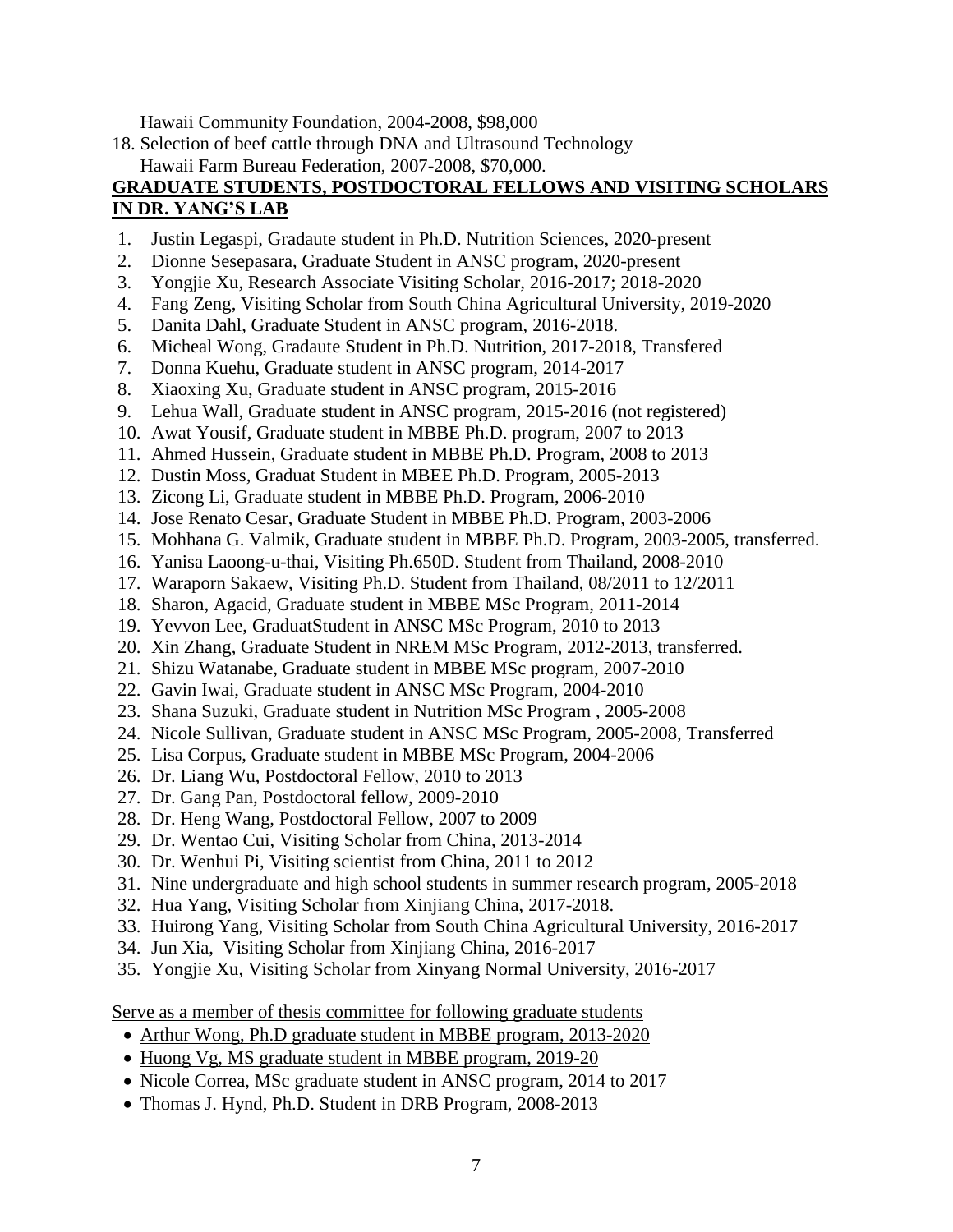- Joel Marh, MSc DBR student, 2013-2015
- Donghyuck Choi, MBBE MSc Student, 2012-2015
- Malina Ivey, MBBE MSc Student, 2011-2013
- Isabel Rushanaedy, M.Sc. Student in MBBE Program, 2009-2013
- Kyoung Ho Kim, Ph.D. Student in MBBE Program, 2007-2011
- Srivani Yarlagadda, M.Sc. Student in ANSC Program, 2008-2010
- Naveen Bobbili, M.Sc. Student in ANSC Program, 2006-2008
- Yun Kyung Lee, M.Sc. Student in ANSC Program, 2001-2003

# **Conferences Abstracts in Refereed Journals**

- 1. Yang H, Xia J, Yang Y, Wang Q, Zhao H. **Yang J**. 2020. DNA Vaccine targeting to mature myostatin increases growth performances in orgage-spooted grouper Epinephelus Coioides, Aquaculture America 2020, February 9-12, 2020 Honolulu, HI USA.
- 2. Kurkjian K, Yamasaki L, **Yang J**, Odani J. 2020. Developoing a shrimp disease diagnosit laboratory in Hawaii. Aquaculture America 2020, February 9-12 2020, Honolulu, HI USA.
- 3. Dahl D\*, Haverly SN, Wagenman I, Nakamura T, Odani J, **Yang J.** 2020. Investigation of copepofs as a live feed for larval shrimp culture. Aquaculture America 2020, February 9- 12 2020, Honolulu, HI USA.
- 4. Hussein A and **J Yang**, 2016. Enhanced Muscle Mass in Myostatin Propeptide Transgenic Mice Significantly Prevents Body Weight Loss during Prolonged Food Deprivation, Endo2016 (Boston, April 2016)
- 5. Hussein A, Cui, W, Xia J, **Yang J**. 2014. Double Transgenes of Myostatin and GDF11 Propeptides Lead to Further Growth and Muscle Mass Enhancement. Plant & Animal Genome XXII (San Diego, 2014). P851
- **6.** Choi D, **Yang J**, Park SK, Kim YS. 2014. Muscle Hypertrophy induced by myostatin inhibition is suppressed by rapamycin adminstration. *J. Anim. Sci.* 92 (E-Suppl. 2): 157.
- 7. Javed R, Jing L, **Yang J**, Li X, Cao J, Zhao S. 2014. MiRNAs expression profiling in transgenic and wild type littermate mice by Solexa deep sequencing. 2014. *The 34 Int. Soc. Anim Genet. Conf*. 7.28-8.1/2014, Xian China), P3091.
- **8.** Wang H, Sun L, Xu X, **Yang J**, Liu B. 2014. Enhanced effects of porcine WFIKKN2 on muscle cell development are assoiciated with down-regulated myostatin function. *The 34 Int. Soc. Anim Genet. Conf.* 7.28-8.1/2014, Xian China), P3047.
- 9. Yarlagadda S, Lee CN, Kim YS, **Yang J** and Ho WY, 2011. Effects of transgenic myostatin depression on reproductive parameters and placental superoxide dismutases in mice. ASAS Annual Meeting *J. Anim. Sci*. 89, E-Suppl. 1: 274
- 10. Yousif AN and **Yang J.** 2011. Role of Myostatin and Its Propeptide in Regulating Placenta Glucose Uptake. The 44th Annual Meeting of Society for Study of Reproduction (Portland, OR)
- **11.** Li Z\*, Kawassumi M, Zhao B, Moisyadi S, and **Yang J**, 2010. Bone tissue-specific over-expression of growth differentiation factor 11 propeptide transgene causes homeotic transformation of the seventh cervical vertebra into a thoracic vertebra in mice. ASAS Annual Meeting (Denver CO, July) *J. Anim. Sci.* 88 (E-Suppl. 2): 201.
- **12. Yang J**\*, Li Z, Zhao B, Kawasumi M, Moisyadi S, Mitchell A, Wall RJ. 2010. Transgenic Expressions of Growth Differentiation Factor 8 and 11 Propeptide Created Significant Musculoskeletal Phenotypes. 2010 IDeA Meeting (Washintgon DC).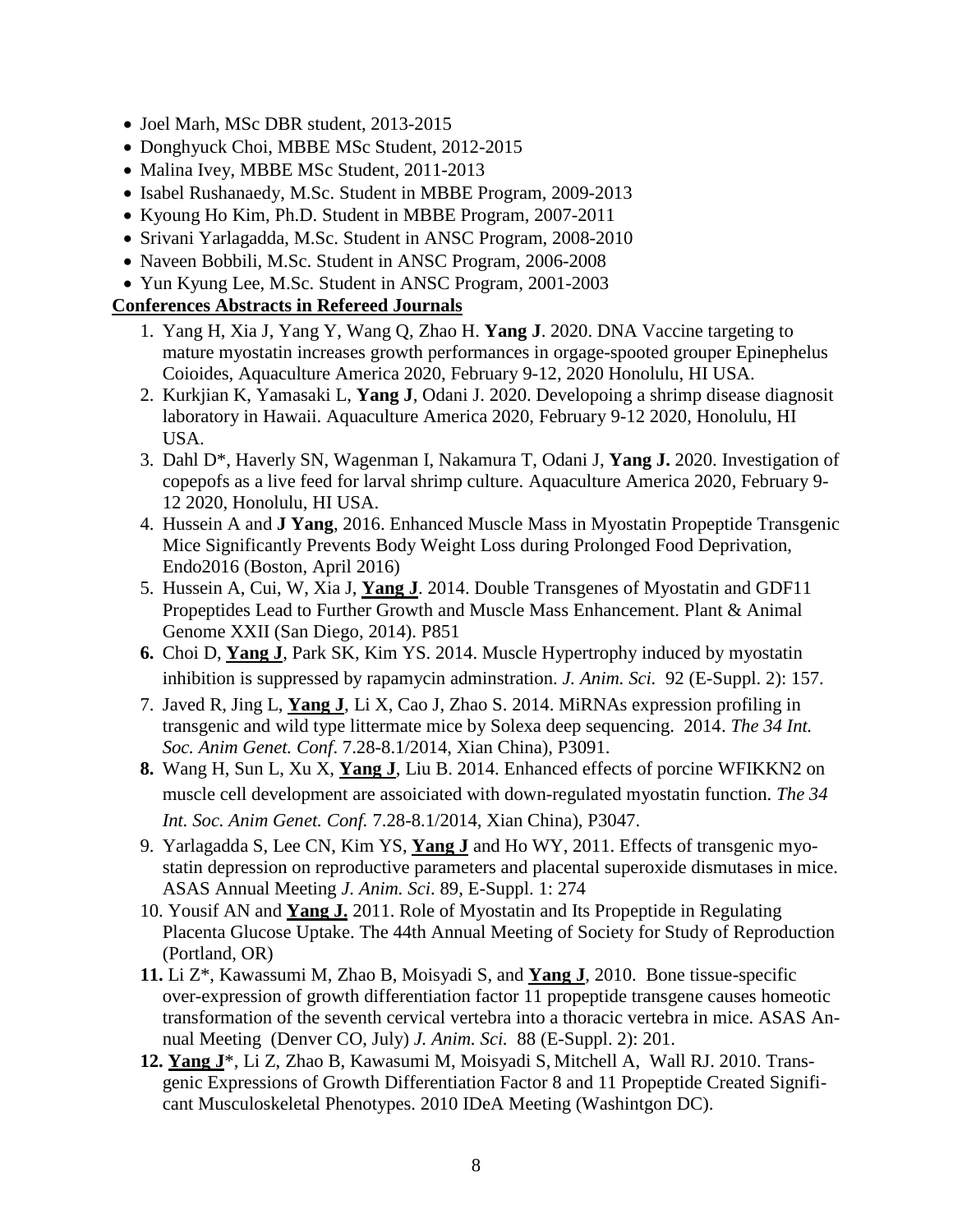- **13.** Li Z\*, Kawassumi M, Zhao B, Moisyadi S, and **Yang J**, 2010. Bone tissue-specific over-expression of growth differentiation factor 11 propeptide transgene causes homeotic transformation of the seventh cervical vertebra into a thoracic vertebra in mice. J. Anim. Sci. 88 (E-Suppl. 2): 201.
- 14. **J Yang**, Lee J, Ferreira R, DuPonte M, Fukumoto G. 2007. TG-repeat microsatellites of growth hormone receptor and their associations with growth performances in Angus Plus calves raised on subtropical pasture. *Journal of Animal Science* 88 (suppl. 1), 253.
- 15. Cesar J. Zhao B, **Yang J**. 2007. Analysis of expressed sequenced tags from abdominal muscle cDNA library of the pacific white shrimp Litopenaeus vannamei. *Journal of Animal Science* 88 (suppl. 1), 481.
- 16. **Yang J** and Zhao B. 2006. Effects of enhanced muscle mass on body fat deposition and insulin sensitivity. The FASEB Journal 20(4): A168.
- 17. **Yang J**., DuPonte M, Fukumoto G, Ferreira R. 2006. Growth Performances of Angus Plus Calves Grazing on Pasture in Hawaii Subtropical Climates. Journal of Animal Science 84 (suppl. 1): 421.
- 18. Zhao B, Wall RJ, Baracos VE, Dunn MA, Theriault A, **Yang J.** 2006. Coordinated Patterns Of Gene Expression For Skeletal Muscle Hypertrophy In Transgenic Mice Expressing Myostatin Propeptide. Plant & Animal Genomes XIV Conference, P755. Abstract.
- 19. **Yang J**, B Zhao, RJ Wall. 2005. Myostatin prodomain transgene significantly improves dietary fat utilization for animal muscle growth. *Journal of Animal Science*, 83 (suppl.1): 681.
- 20. Cesar JRO, Zhao B, Malecha S, **Yang J**. Characterization of muscle gene expression patterns over molt cycle in pacific white shrimp (Litopenaeus vannamei). *World Aquaculture 2005* (Bali, Indonesia).
- 21. **Yang J**, YS Kim, RJ Wall. 2004. Myostatin and its prodomain transgene expression. *Plant and Animal Genome XII Conference*, Page 293.
- 22. **Yang J**, Kim YS, Wall RJ. 2004. Myostatin and its prodomain transgene expression. *Plant and Animal Genome XII Conference*, 293.
- 23. **Yang J,** Ratovitski T, Brady JP, Solomon MB, Wells KD, Pursel VG, Wall RJ. 2001. Expression of a myostatin pro domain transgene increases muscle mass and decreases body fat, *Transgenic Research* 10: 563.
- 24. **Yang J**, Baracos VE, Kennelly JJ. 1998. Physiological regulation of mammary Stat5 and beta casein gene expression in rat and bovine mammary gland. *Journal of Dairy Science* 81 (Suppl.1): 92
- 25. **Yang J**, Baracos VE, Kennelly JJ. 1997. The role of Stat5 in controlling milk protein synthesis in dairy cows. *Journal of Dairy Science* 80 (Suppl.1): 204
- 26. **Yang J**, Baracos VE and Kennelly JJ. 1996 Mammary gland factor/Stat5 in bovine tissues. *Journal of Dairy Science* 79(Suppl.1): 131